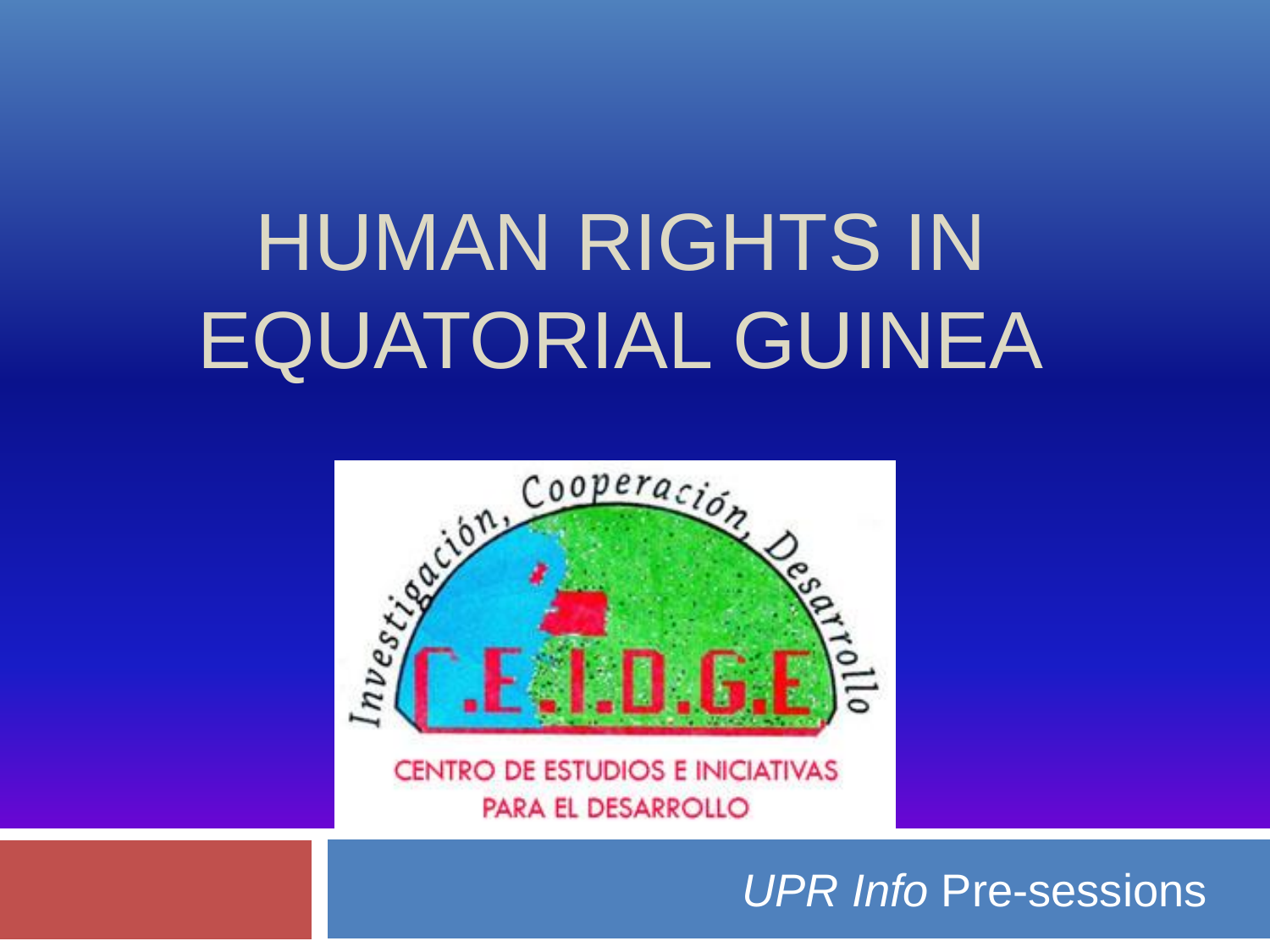### Right to health in Equatorial Guinea

- **In the last UPR the government of Equatorial Guinea committed to ensure treatment of pregnant women** and work towards to stop the spread of HIV/AIDS; Despite the measures that the government states to have established, the health indicators prove that these have been fruitless or marred by **inefficiencies and poor governance that have led to the nonfulfillment of these commitments as shown below.**
- $\Box$  HIV/AIDS is a widespread epidemic that has not been effectively controlled in Equatorial Guinea due to weak institutional practice, poor governance, lack of investment in hearth, and disrespect for human rights. **Infection and prevalence rates are estimated between 15 and 24 % of the total population**, and these continue to be one of the leading causes of mortality in Equatorial Guinea.
- $\Box$  A number of cases of prisoners dying from lack of access to medical treatment were observed during this period. In January and July 2018 **Santiago Ebee Ela and Juan Obama Edu both member of an opposition political party, died in prison from torture without proper medical treatment**.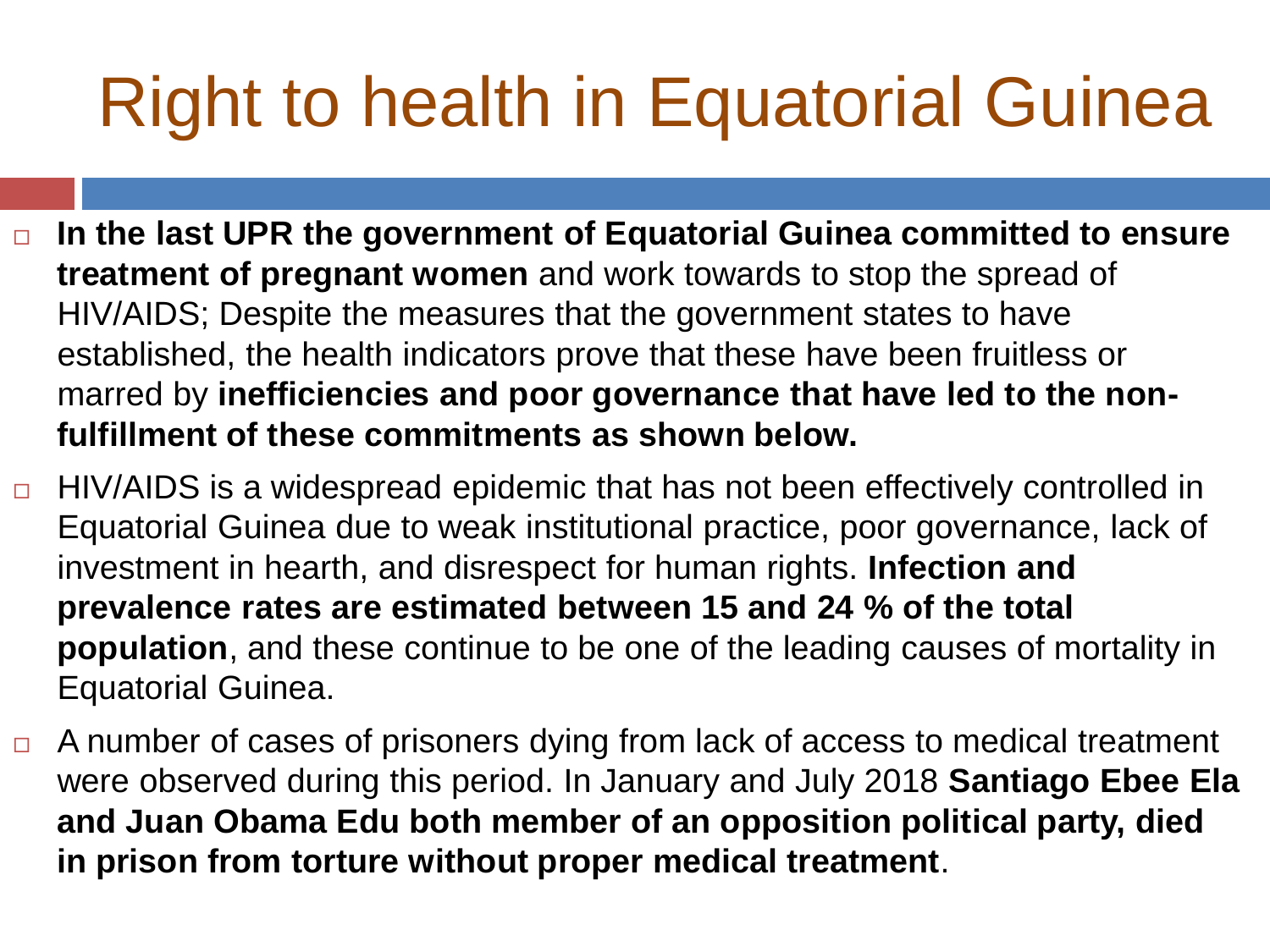### Recommendations – Health

- $\Box$  Implement a comprehensive and country-wide sexual health education in the school system that specially focuses on HIV/AIDS infection and risk behaviors, preventative methods.
- $\Box$  Extend full medical coverage and treatment, free of charge to people infected with HIV/AIDS, and ensure that medication and therapy are readily available.
- $\Box$  Implement a comprehensive medical care distribution model which integrates HIV/AIDS care into primary health care, and prioritizes vulnerable communities.
- $\Box$  Develop and implement a national legislation to ban processes, policies and statements that stigmatize, discriminate, or violate other rights of HIV/AIDS patients.
- Protect and provide adequate free health care for all, including full access to prison facilities for medical support.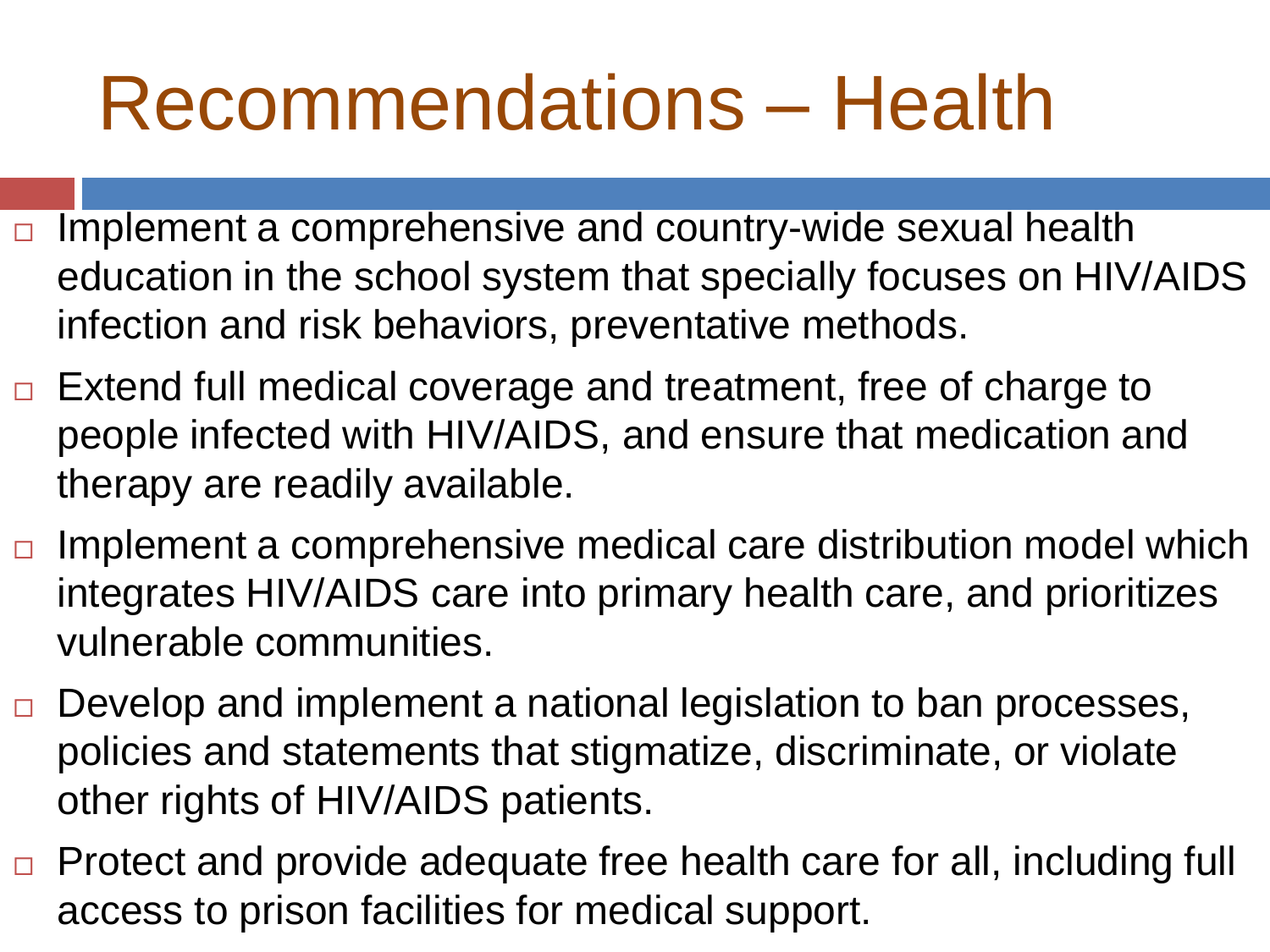### Right to Education in Equatorial Guinea

- $\Box$  Equatorial Guinea adopted recommendations to improve access to and quality of education and health services addressing **low enrolments levels and take urgent steps to address the root causes of the high dropout rate for girls.** Efforts in this regard have proven to be unsuccessful as **the government did not achieve its indicators under the development programme.**
- $\Box$  More than 66% of the school do not have access to drinking water and 32% do not have latrines. Also 70% of primary schools lack electricity. **In preschool, there is a worrying 14% of the cases of dropout due to death or illness, 20% are due to lack of resources.** In primary education, another 16% leave school for lack of resources or because they have to work outside their homes. **This data sheds light on the conditions of children: high mortality; high morbidity rates and child labor.**
- **In 2017 the government required all female students to provide a pregnancy test for their enrollment in school** . The ministerial decree also indicated that any pregnant girl would be expelled from school, all these action undermine the right to education of girls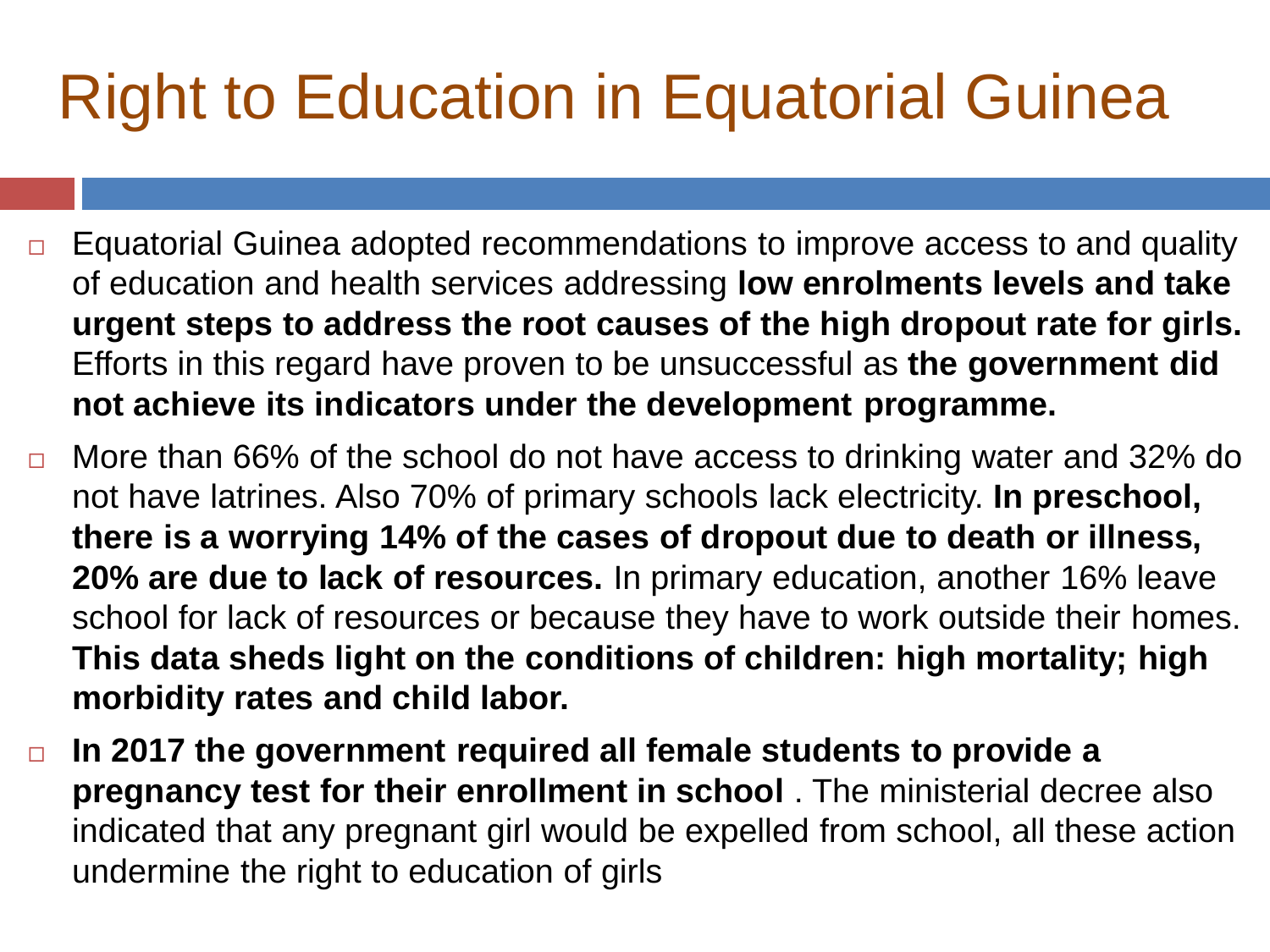### Recommendations – Education

- □ Increase enrollment in pre-school, primary and secondary education and design interventions to prevent dropping out and keep disadvantaged children in school.
- □ Provide School subsidies to improve the basic conditions of the school in addition to increasing the quality of education through continuous learning and increase of personnel.
- $\Box$  Support girls student and refrain from taking any measures violating their rights to health and education.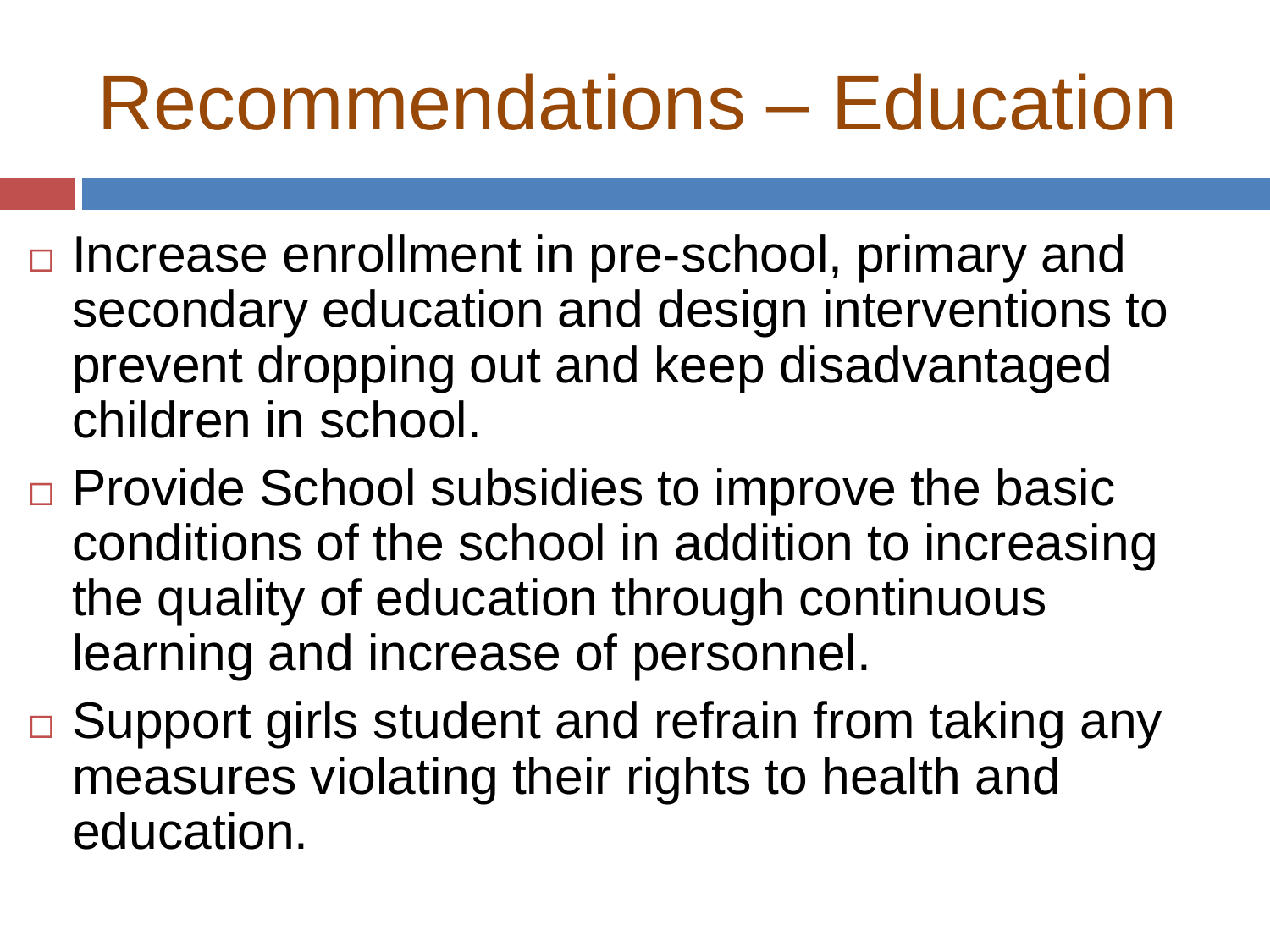## Judiciary in Equatorial Guinea

- $\Box$  Recommendation 134.25 calls on an independent judiciary and to ensure that all laws are in line with the principles of international law. **The courts are not independent or impartial, since the executive exercises total control over the judiciary.** Equatorial Guinea ratified the UNCAC in 2018, however it is too early to assess how this will improve the judiciary of the country.
- In 2015 the President published a decree removing all the judiciary members without due process. The president of the supreme and constitutional courts were also replaced without due process.
- □ In 2018 a judge, José Esono Ndong Bindang, died in custody for unclear causes. In 2017 the Minister of National Security allegedly ordered the arrest of another judge, Inoncencio Membila Mbula.
- $\Box$  The inability to guarantee the independence of the judiciary has caused the violation of the right to a fair trial. Members of one political party were tried without due process, their party was also banned.
- $\Box$  In October 2017 the vice-president of Equatorial Guinea was sentenced for corruption in a French court. **The judiciary in Equatorial Guinea was unable to initiate any meaningful formal and independent investigation.**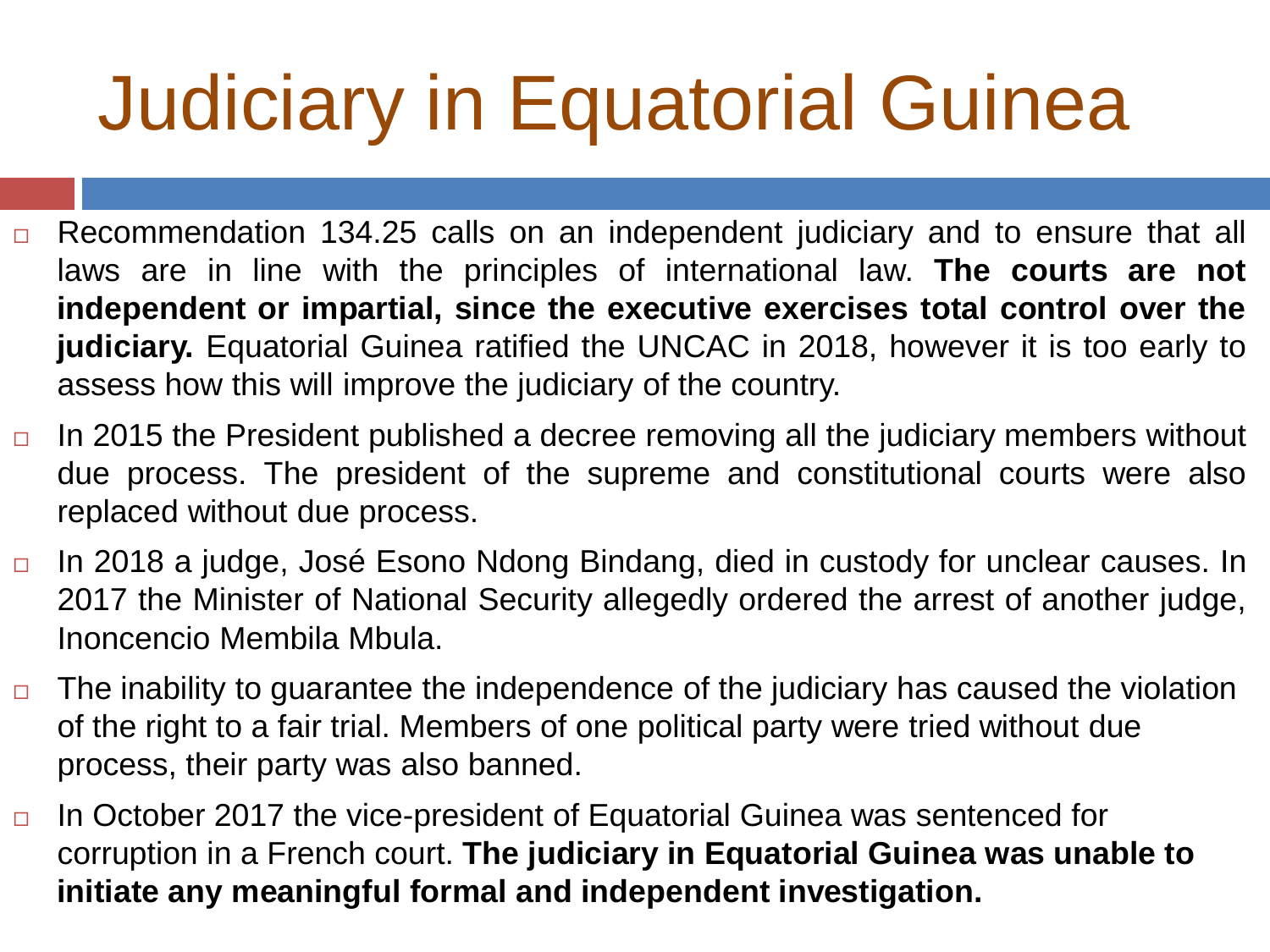### Recommendations – Judiciary

- $\Box$  Ensure that all laws and constitution is in line with the principles of international law.
- $\Box$  Initiate institutional reform process in order to safeguard the full independence and transparency of the judiciary
- $\Box$  Ensure that judges are free to perform their duties without fear of retaliation.
- $\Box$  Ensure that no judge accepts statement made under torture as evidence in any court and ratify the Optional Protocol of the Convention against torture.
- $\Box$  Seize the opportunity of the ratified UNCAC convention to set an independent body to prosecute corrupt practices.